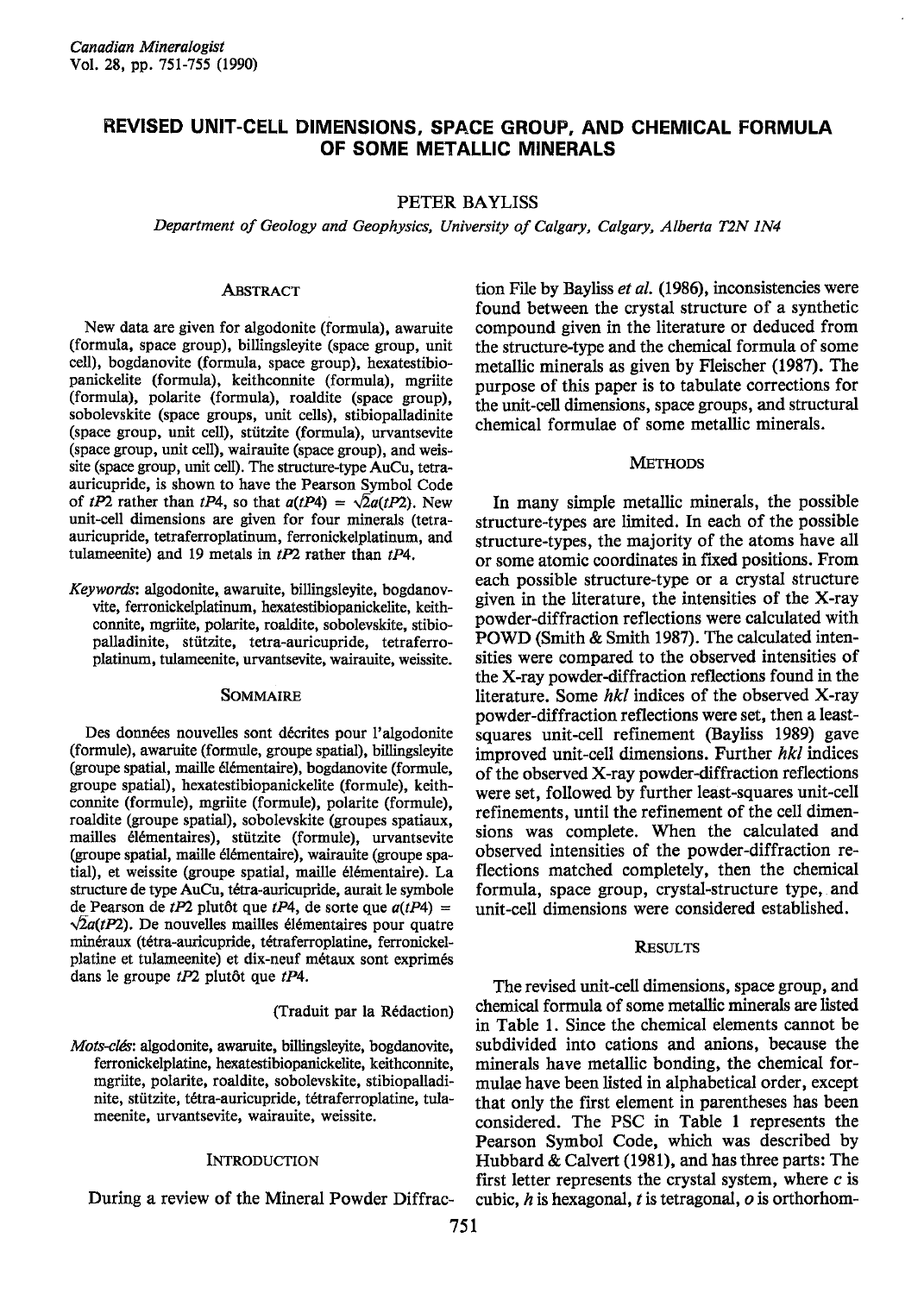TABLE 1. REVISED PEARSON SYMBOL CODE, CHEMICAL FORMULA, SPACE GROUP, AND UNIT-CELL DIMENSIONS

| Mineral                       | PSC          | Chemical<br>Formula              | Space<br>Group             | a (Å)      | $b(\lambda)$               | $C(\AA)$   | <b>PDF</b><br>No.         |
|-------------------------------|--------------|----------------------------------|----------------------------|------------|----------------------------|------------|---------------------------|
| Algodonite                    | hP2          | $AsxCu1-x$                       | P6 <sub>3</sub> /mmc       |            |                            |            | $9 - 429$                 |
| Awaruite                      | hP4          | FeNia                            | $Pm\overline{3}m$          |            |                            |            | $38 - 419$                |
| Billingsleyite                | CP56         | $Aq_7AsS_6$                      | $P2-3$                     | 10.481(4)  |                            |            | $21 - 1334$               |
| Bogdanovite                   | CP4          | AuzCu                            | $Pm\overline{3}m$          | 4.0876(15) |                            |            | $34 - 1302$               |
| Hexatestibiopanickelite       | hP4          | $N1$ $(Te, Sb)$                  | P6 <sub>3</sub> /mmc       | 3,983(3)   |                            | 5.339(3)   | $29 - 932$                |
| Keithconnite                  | hR27         | Pd <sub>20</sub> Te <sub>7</sub> | R3                         | 11.458(10) |                            | 11.296(12) | 34-1461                   |
| Mariite                       | crs          | (Se.Cu.As)                       | Fd3m                       |            |                            |            | $35 - 675$                |
| Polarite                      | OC32         | <b>BiPbPd</b> ,                  | $ccm2-$                    | 7.14(13)   | 8.656(17)                  | 10.501(16) | $23 - 1298$               |
| Roaldite                      | CP5          | Fe <sub>4</sub> N                | $P\bar{4}3m$               |            |                            |            | $6 - 627$                 |
|                               | hP4          | $\alpha$ -BiPd                   | P6 <sub>3</sub> /mmc       | 4.220(17)  | 5.709(4)                   |            |                           |
| Sobolevskite                  | mC32         | ß-BiPd                           | $B2_1$                     | 7.16(2)    | 10.66(5)<br>$B = 90^\circ$ | 8.74(2)    | $29 - 238$                |
| Stibiopalladinite<br>Stützite | hP42<br>hP55 | $Pd$ 5 $b2$<br>$Aq_7Te_4$        | $P6$ $\sim$ $cm$<br>P6/mmm | 7,606(11)  |                            | 14.21(4)   | $25 - 597$<br>$18 - 1187$ |
| Urvantsevite                  | tI6          | $\beta$ -Bi <sub>2</sub> Pd      | I4/mmm                     | 3.3628(16) |                            | 12.902(11) | $29 - 232$                |
| Wairauite                     | CP2          | $C$ O $Fe$                       | $Pm\overline{3}m$          | 2.857      |                            |            |                           |
| Weissite                      | hP72         | $cu_{2-x}$ Te                    | P3m1                       | 8.342(15)  |                            | 21.69(9)   | $10 - 421$                |
| Tetra-auricupride             | tP2          | AuCu                             | P4/mmm                     | 2,800      |                            | 3.670      | 25-1220                   |
| Tetraferroplatinum            | tP2          | FePt                             | P4/mmm                     | 2.7235(10) |                            | 3.720(3)   | 26-1139                   |
| Ferronickelplatinum           | tp2          | $(Ni, Fe)$ Pt                    | P4/mmm                     | 2.731(3)   |                            | 3.641(8)   | 35-702                    |
| Tulameenite                   | tP2          | (Cu,Fe)Pt                        | P4/mmm                     | 2.7477(4)  |                            | 3.5870(8)  | 26-528                    |

**PSC** Pearson Symbol Code

Powder Diffraction File number PDF No.

bic, *m* is monoclinic, and *a* is anorthic (triclinic). The second letter represents the Bravais lattice, where P is primitive,  $I$  is body-centered,  $F$  is all faces centered,  $C$  is one face centered, and  $R$  is rhombohedral. The number represents the number of atomic sites within the unit cell.

#### **DISCUSSION**

Algodonite is isostructural with allargentum,  $Ag_{1}$ , Sb, Since the 2(Cu,As) atoms (Cu:As = 6:1; Naud & Priest 1972) completely occupy the fixed atomic positions  $2c$  at  $(0.333, 0.667, 0.25)$  in space group  $P6<sub>3</sub>/mmc$ , the correct formula for algodonite

TABLE 2. X-RAY POWDER-DIFFRACTION DATA OF SOBOLEVSKITE

| Sobolevskite                                |                             | $\alpha$ -BiPd                  |            | $\beta$ -BiPd                   |                              |  |
|---------------------------------------------|-----------------------------|---------------------------------|------------|---------------------------------|------------------------------|--|
| $\overline{\mathbf{d}}_{\mathbf{obs}}$<br>Å | $\overline{I}_{\text{obs}}$ | $\overline{d_{\rm{calc}}}$<br>Å | $I_{calc}$ | $\overline{d_{\rm{calc}}}$<br>Å | $\overline{I}_{\text{calc}}$ |  |
|                                             |                             | 3.65                            | 67         |                                 |                              |  |
|                                             |                             |                                 |            | 3.37                            | 13                           |  |
| 3.07                                        | 100                         | 3.08                            | 28         |                                 |                              |  |
| 2.68                                        | 20                          |                                 |            | 2.68                            | 100                          |  |
|                                             |                             |                                 |            | 2.53                            | 23                           |  |
| 2.26                                        | 100                         | 2.25                            | 100        | 2.27                            | 16                           |  |
| 2.19                                        | 10                          |                                 |            | 2.185                           | 49                           |  |
| 2.11                                        | 90                          | 2.11                            | 63         |                                 |                              |  |
|                                             |                             |                                 |            | 1.800                           | 8                            |  |
| 1.74                                        | 40                          | 1.74                            | 26         |                                 |                              |  |
| 1.69                                        | 50                          | 1.69                            | 24         | 1.69                            | 17                           |  |
| 1.642                                       | 10                          |                                 |            | 1.648                           | 12                           |  |
| 1.575                                       | 10                          |                                 |            | 1.585                           | 5                            |  |
| 1.541                                       | 30                          | 1.539                           | 19         |                                 |                              |  |
|                                             |                             |                                 |            | 1.492                           | 6                            |  |
| 1.450                                       | 10                          |                                 |            | 1.43                            | 1                            |  |
| 1.426                                       | 20                          | 1.427                           | 4          | 1.40                            | 8                            |  |
| 1.342                                       | 40                          |                                 |            | 1.335                           | 4                            |  |
| 1.321                                       | 20                          |                                 |            | 1.313                           | 1                            |  |
| 1.244                                       | 40                          | 1.243                           | 14         | 1.231                           | 4                            |  |
| 1.218                                       | 20                          | 1.218                           | 5          | 1.215                           | 3                            |  |
| 1.182                                       | 50                          | 1.182                           | 10         | 1.179                           | 6                            |  |
| 1.117                                       | 40                          | 1.118                           | 12         |                                 |                              |  |
| 1.09                                        | 20                          |                                 |            | 1,089                           | 1                            |  |
| 1.065                                       | 20                          |                                 |            | 1,065                           | $\mathbf{1}$                 |  |
| 0.998                                       | 10                          | 0.998                           | 8          |                                 |                              |  |

is  $\text{As}_{x} \text{Cu}_{1-x}$ , although metallurgists prefer  $As_{0.29}Cu_{1.71}$  so that it may be sorted in metallurgical alphabetical formula indices. Such indices will be produced by JCPDS - International Center for Diffraction Data in its new Metals and Alloys data compilation scheduled for production in 1991.

Awaruite is isostructural with isoferroplatinum, FePt<sub>3</sub>. Since all atomic positions are fully occupied with Fe in the fixed atomic position  $1a$  at  $(0,0,0)$  and Ni in the fixed atomic positions  $3c$  at  $(0,0.5,0.5)$  in space group  $Pm\overline{3}m$ , the correct formula for awaruite is FeNi, (Lutts & Gielen 1970). The Ni-Fe ordering is shown by the 100 and 110 reflections, which both have a calculated relative intensity of only 0.4 compared to 100 for the most intense reflection.

Billingsleyite,  $Ag_7AsS_6$ , described by Frondel & Honea (1968) in the orthorhombic space-group C222<sub>1</sub>, with  $Z = 8$ , has  $F_{25} = 7(0.047, 78)$  according to Smith & Snyder (1979), where 7 is the observed number of reflections (25) divided by the possible number of independent reflections (78) and by delta  $2\theta$  (0.047). Least-squares analysis of billingsleyite in cubic space-group  $P2_13$  (the low-temperature phase of Blachnik & Wickel 1980) gave an  $\alpha$  of 10.481(4) A with  $Z = 4$ , to give a significantly higher  $F_{25}$  at 17(0.049,30).

Bogdanovite was described by Spiridonov & Chvileva (1979) as a cubic mineral with a small unitcell dimension. This suggests that bogdanovite is isostructural with isoferroplatinum, FePt<sub>3</sub>. Leastsquares analysis of bogdanovite yielded a unit-cell dimension of 4.0876(15) Å in space group  $Pm\overline{3}m$ , which suggests a formula of  $(Au,Te,Pb)$ <sub>3</sub>(Cu,Fe), with  $Z = 1$ . The Au fully occupies the fixed atomic positions  $3c$  at  $(0,0.5,0.5)$ , and the Cu occupies the fixed atomic position 1*a* at  $(0,0,0)$ .

Hexatestibiopanickelite (Platinum Metal Mineral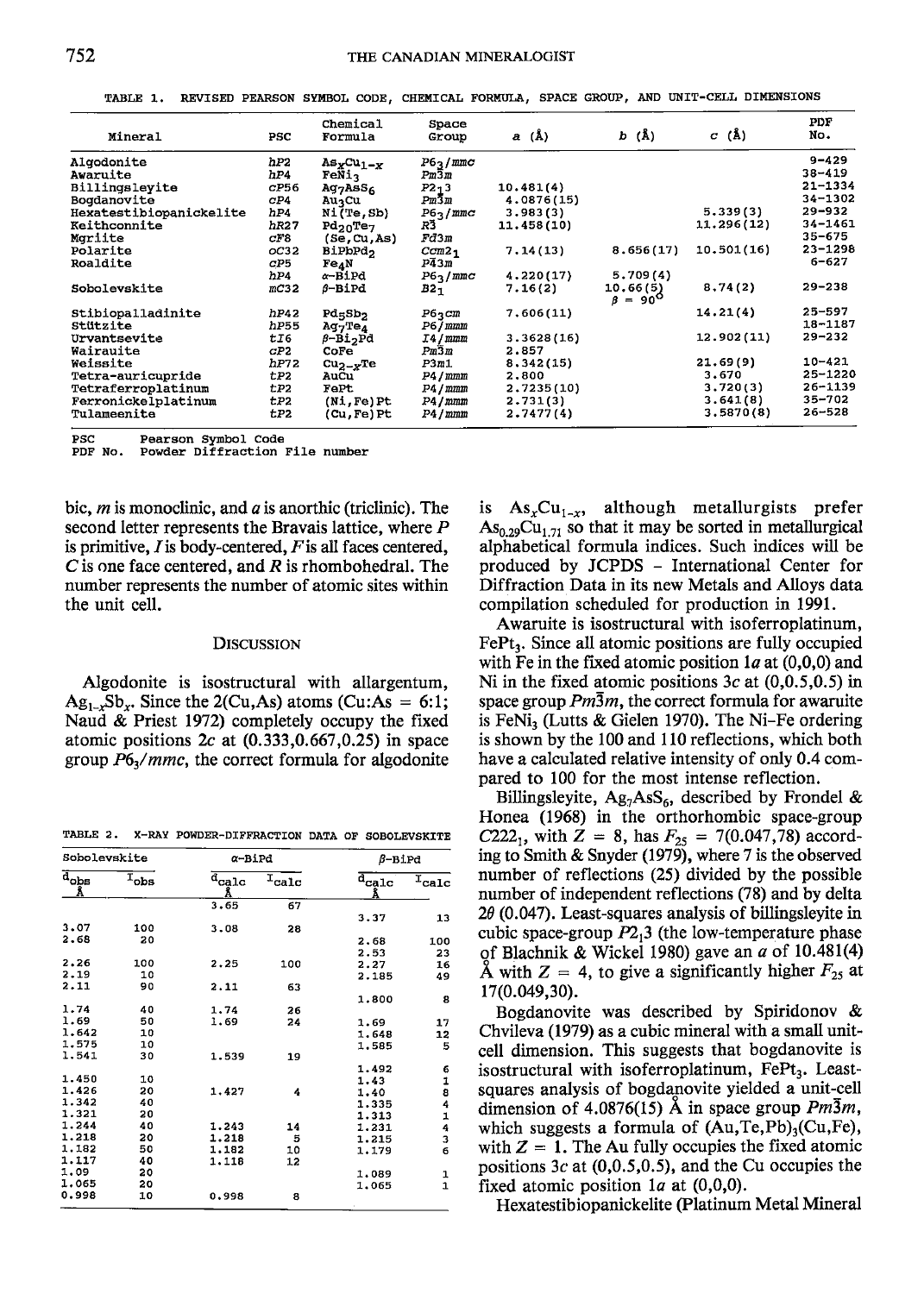Research Group, 1974) is isostructural with nickeline, NiAs (Hewitt 1948). Since all the atomic positions are fully occupied with  $(Ni_{0.69}Pd_{0.31})$  in fixed atomic positions 2a at (0,0,0) and ( $Te_{0.50}Sb_{0.49}Bi_{0.01}$ ) in fixed atomic positions  $2c$  at  $(0.333, 0.667, 0.25)$  in space group  $P6_3/mmc$ , the correct formula of hexatestibiopanickelite is Ni(Te,Sb) with  $Z = 2$ . Imgreite, NiTe, has been rejected by the International Mineralogical Association (Nickel & Mandarino 1987).

Keithconnite was originally described by Cabri *et al.* (1979) as  $Pd_{3-x}Te$ , with  $Z = 7$ . The observed X-ray powder-diffraction data are similar to those calculated from the crystal structure of Wopersnow & Schubert (1977), so that the correct chemical formula is  $Pd_{20}Te_7$ , with  $Z = 1$  in space group  $R\overline{3}$ .

Mgriite (Dymkov et al. 1982) is isostructural with silicon and diamond. Majid & Hussain (1987) gaye  $(Se<sub>0.5</sub>Cu<sub>0.375</sub>As<sub>0.125</sub>)$  with  $a = 5.530$  A,  $(Se_{0.5}Cu_{0.25}As_{0.25})$  with  $\alpha = 5.515$  A, and  $Se<sub>0.43</sub>Cu<sub>0.43</sub>As<sub>0.14</sub>$  with a = 5.758 Å for synthetic phases. Since all the atomic positions are fully occupied in fixed atomic positions  $8a$  at  $(0.0,0)$  in space group  $Fd3m$ , the correct formula of mgriite is (Se<sub>0.423</sub>Cu<sub>0.415</sub>As<sub>0.139</sub>Fe<sub>0.023</sub>), with  $Z = 8$ .

Polarite, which was studied by Genkin et al. (1969), has an empirical formula  $Bi_{1.01}Pb_{1.04}Pd_{1.95}$ . The phase diagram BiPd-PbPd of Mayer et al. (1979) shows a distinct phase of stoichiometry  $BiPbPd<sub>2</sub>$ , whose crystal structure shows the Bi and Pb in different atomic sites in space group Ccm2,. The published calculated pattern (PDF  $33-207$ ) is similar to the observed pattern (PDF 23–1298) of polarite, so that the chemical formula of polarite is BiPbPd<sub>2</sub>. Polarite described by Tarkian (1987) as Pb-free, but without X-ray powder-diffraction data, probably is sobolevskite, BiPd.

Roaldite,  $Fe<sub>4</sub>N$ , is isostructural with the synthetic phase Fe<sub>4</sub>C (Pinsker & Kaverin 1956). The N fully occupies a fixed atomic position  $1a$  at  $(0,0,0)$  and the Fe fully occupies atomic positions 4e at  $(0.265, 0.265, 0.265)$  in space group  $P4\overline{3}m$ , so that the formula of roaldite is Fe<sub>4</sub>N, with  $Z = 1$ .

Sobolevskite,  $\alpha$ -BiPd, was originally described by Evstigneeva et al. (1975) as isostructural with nickeline, NiAs. A calculated X-ray powderdiffraction pattern in space group  $P6<sub>3</sub>/mmc$ , with Pd in fixed atomic positions  $2a$  at  $(0,0,0)$  and Bi in fixed atomic positions  $2c$  at  $(0.333, 0.667, 0.25)$  compared to the observed powder-diffraction data, accounts for only 12 reflections. Therefore, there are nine additional reflections. A calculated X-ray powder-diffraction pattern (PDF 33-213) based on the crystal structure of Bhatt & Schubert (1979) in space group  $B2_1$ , with the chemical formula  $\beta$ -BiPd and  $Z = 16$ , accounts for the additional nine reflections. Since the  $\beta$  angle of  $\beta$ -BiPd at 90.3° is close to 90° and the number of reflections is small, the

|  | TABLE 3. UNIT-CELL DIMENSIONS OF METALS |  |  |  |
|--|-----------------------------------------|--|--|--|
|  | IN STRUCTURE TYPE tP2                   |  |  |  |

| Metal                                   | a (Å)      | $\sigma$ (Å) | PDF<br>No.  |
|-----------------------------------------|------------|--------------|-------------|
| AqTi                                    | 2,9014(18) | 4.066(4)     | 6-560       |
| <b>AlPuz</b>                            | 3.1736(18) | 4.534(4)     | $19 - 41$   |
| AlTi                                    | 2,8185(4)  | 4.0803(8)    | $5 - 678$   |
| <b>AuzPt</b>                            | 2.7771(13) | 3.880(4)     | $15 - 43$   |
| Bili                                    | 3.367(3)   | 4.256(5)     | $27 - 422$  |
| CaPb                                    | 3.6159(13) | 4.4885(19)   | $32 - 169$  |
| CdHa                                    | 3.943(4)   | 2.8855(24)   | $8 - 337$   |
| CdPd                                    | 3.0253(9)  | 3.6200(17)   | $6 - 570$   |
| CdPt                                    | 2.9565(10) | 3.825(3)     | 14–7        |
| FePd                                    | 2.7255(20) | 3.720(3)     | $2 - 1440$  |
| HqNi                                    | 2.982(3)   | 3.139(3)     | $31 - 853$  |
| HaPt                                    | 2.9704(19) | 3.813(4)     | $6 - 572$   |
| HgaTiaZn                                | 2.9275(21) | 4.045(4)     | $22 - 1253$ |
| InMq                                    | 3,2316(6)  | 4.3939(16)   | 19-583      |
| InPu                                    | 3,4013(5)  | 4.527(3)     | $18 - 621$  |
| IrV                                     | 2.7465(25) | 3.647(11)    | $29 - 692$  |
| Mn <sub>0.55</sub> RhSb <sub>0.45</sub> | 2.9568(11) | 3.471(4)     | $32 - 39$   |
| PdZn                                    | 2.8984(7)  | 3.372(3)     | 6-620       |
| PtZn                                    | 2.8461(8)  | 3.492(3)     | 6-604       |

 $\beta$  angle was set at 90 $^{\circ}$  for the least-squares analysis, the results of which are reported in Table 2. Therefore, sobolevskite is considered a mixture of the two BiPd polymorphs.

Stibiopalladinite,  $Pd_5Sb_2$ , is isostructural with orcelite,  $Ni<sub>5</sub>As<sub>2</sub>$ . The crystal structure of  $Pd<sub>5</sub>Sh<sub>2</sub>$  in space group  $P6_3$ cm has been described by El-Boragy *et al.* (1970), with  $Z = 6$ .

Stiitzite (Stumpfl & Rucklidge 1968) has been attributed a chemical formula of  $Ag_{5-r}Te_3$  with  $Z =$ 7; however, the crystal-structure analysis of Imamov & Pinsker (1966) gives  $\text{Ag}_7 \text{Te}_4$  with  $Z = 5$  in space group P6/mmm.

Urvantsevite,  $\beta$ -Bi<sub>2</sub>Pd, is the high-temperature polymorph of froodite,  $\alpha-\text{Bi}_2\text{Pd}$  (Brasier & Hume-Rothery 1959). The crystal structure of  $\beta$ -Bi<sub>2</sub>Pd in space group *I4/mmm* has been confirmed by Zhuravlev & Zhdanov (1953).

Wairauite is isostructural with CsCl. Since the Co atom fully occupies the fixed position  $1a$  at (0,0,0), and the Fe atom fully occupies the fixed position  $1b$ at (0,5,0,5,0,5) in space group  $Pm\overline{3}m$ , the chemical formula is CoFe (Ellis & Greiner 1941), with  $Z =$ l. The Co-Fe ordering is shown by the 100 reflection, which has a calculated relative intensity of only 0.02 compared to 100 for the most intense reflection.

Weissite, Cu<sub>2-x</sub>Te, with  $Z = 24$ , has a crystal structure in space group  $P3m1$  (Baranova et al. 1974). Of the 36 atomic sites in the crystal structure, three of the  $3d$  atomic sites are exactly half-filled with Cu. The exact formula of  $Cu_{43.5}Te_{24}$  with  $Z = 1$ may be expressed as Cu<sub>1.8125</sub>Te with  $Z = 24$ , so that  $x = 0.1875$  in Cu<sub>2-x</sub>Te.

Tetra-auricupride, AuCu, is given as the structuretype  $tP_4$  by Villars & Calvert (1985). The fixed atomic positions are Au in  $1a$  at (0,0,0), Au in 1c at (0.5,0.5,0), and Cu in 2e at (0,0.5,0.5) in space group  $P4/mmm$ . If the atomic positions 1a and 1c have equivalent occupancies, then the structure type  $tP4$  becomes  $tP2$ , with the fixed atomic positions of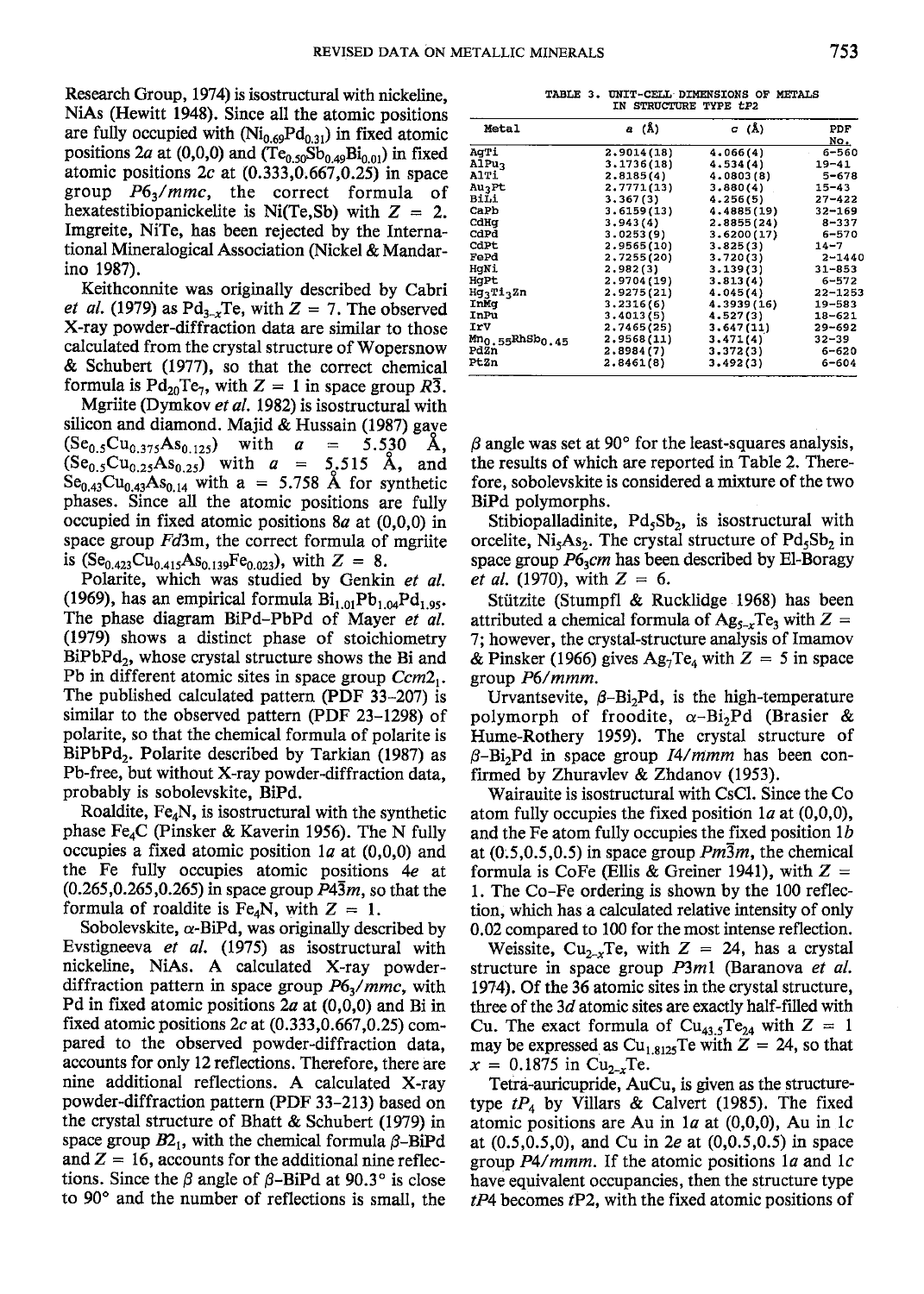Au in  $1a$  at  $(0,0,0)$  and Cu in  $1d$  at  $(0.5,0.5,0.5)$ , where  $a(tP4) = \sqrt{2}a(tP2)$ . Similarly, tetraferroplatinum, FePt, belongs to  $tP2$ , just as potarite, HgPd.

Tulameenite, (Cu,Fe)Pt, does not show the additional reflections to indicate ordering of Cu and Fe for the structure-type  $tP4$ . A calculated pattern of CuFePt<sub>2</sub> in structure-type  $tP4$  and in space group P4/mmm shows that the strongest reflection not in the (Cu,Fe)Pt structure type  $tP2$  is the 100 reflection, with an intensity of only 0.1 compared to 100 for the most intense reflection. Similarly, ferronickelplatinum, (Ni,Fe)Pt, does not show the additional reflections to indicate ordering of Ni and Fe in the structure-type  $tP4$ . Because the crystal-chemistry properties of the transition elements Fe, Co, Ni and Cu are similar, atomic ordering is unlikely to occur. Additional mineral species names should not be given until ordering has been proven.

A review of metals with the structure-type  $tP4$  in the Powder Diffraction File showed that a further 19 metals out of 24 could be satisfactorily indexed in the structure-type  $tP2$ . The new unit cell dimensions of these metals are listed in Table 3.

#### ACKNoWLEDGEMENTS

Financial support was provided by the Natural Sciences and Engineering Research Council of Canada. Dr. L. Calvert and anonymous referees are thanked for critical reviews.

### **REFERENCES**

- BARANOVA, R.V., AVILOV, A.S. & PINSKER, Z.G. (1974): Determination of the crystal structue of the hexagonal phase  $\beta^{111}$  in the copper-tellurium system by electron diffraction. Sov. Phys. Crystallogr. 18, 736-740.
- BAYLISS, P. (1989): Unit-cell dimensions of twodimensional clay minerals. Powder Diffraction 4, t9-20.
- ., Erd, R.C., Mrose, M.E., Sabina, A.P. & SMITH, D.K. (1986): Mineral Powder Diffraction File. I. Data Book. II. Search Manual. JCPDS -International Center for Diffraction Data. Swarthmore, Pennsylvania.
- BHATT, Y.C. & SCHUBERT, K. (1979): Kristallstruktur von PdBi.r. J. Less-Common Metals 64(2), 17-24.
- BLACHNIK, R. & WICKEL, U. (1980): Phasenbeziehungen im System Ag-As-S und thermochemisches Verhalten von Ag<sub>7</sub>MX<sub>6</sub>-Verbindungen (M=P, As, Sb;  $X = S$ , Se). Z. Naturforschung B. Anorganische Chem., Organische Chem. 35, 1268-1271.
- BRASIER, J. & HUME-ROTHERY, W. (1959): The equilibrium diagram of the system bismuth-palladium.  $J$ . Less-Common Metals l, 157-164.
- CABRI, L.J., ROWLAND, J.F., LAFLAMME, J.H.G. & Srrwanr, J.M. (1979): Keithconnite, telluropalladinite and other Pd-Pt tellurides from the Stillwater Complex, Montana. Can. Mineral. 17, 589-594.
- DYMKOV, YU.M., LOSEVA, T.I., ZAV'YALOV, E.N., RYZHOV, B.I. & BOCHEK, L.I. (1982): Mgriite,  $(Cu,Fe)_3AsSe_3$ , a new mineral. Zap. Vses. Mineral. Obshchest. 111, 215-219 (in Russ.).
- EL-BORAGY, M., BHAN, S. & SCHUBERT, K. (1970): Kristallstruktur von  $Pd_5Sb_2$  und Ni $_5As_2$  und einigen Variaten. J. Less-Common Metals 22, 445-458.
- ELLIS, W.C. & GREINER, E.S. (1941): Equilibrium relations in the solid state of the iron-cobalt system. Trans. Am. Soc, Metals 29,415-434.
- Evstigneeva, T.L., Genkin, A.D. & Kovalenker, V.A. (1975): A new bismuthide of palladium, sobolevskite, and the nomenclature of minerals of the system PdBi-PdTe-PdSb. Zap. Vses. Mineral. Obshchest. 104, 568-579 (in Russ.).
- FLEISCHER, M. (1987): Glossary of Mineral Species. Mineralogical Record, Tucson, Arizona.
- FRONDEL, C. & HONEA, R.M. (1968): Billingsleyite, a new silver sulfosalt. Am. Mineral. 53, 179l-1798.
- GENKIN, A.D., EVSTIGNEEVA, T.L., TRONEVA, N.V. & V $Y_{\text{VAL}}$ 'sov, L.N. (1969): Polarite Pd(Pb, Bi) – a new mineral from copper-nickel sulfide ores. Zap. Vses. Mineral. Obshchest. 98, 708-715 (in Russ.).
- HEWITT, D.F. (1948): A partial study of the NiAs-NiSb system. Econ. Geol. 43, 408-417.
- HUBBARD, C.R. & CALVERT, L.D. (1981): The Pearson symbol. Bull. Alloy Phase Diagrams 2(2), 153-157.
- IMAMOV, R.M. & PINSKER, Z.G. (1966): Determination of the crystal structure of the hexagonal phase in the silver-tellurium system. Sov. Phys. Crystallogr. 11, 182-188.
- LUTTS, A. & GIELEN, P.M. (1970): The order-disorder transformation in FeNi<sub>3</sub>. Phys. Stat. Sol. Sect. A: Appl. Res. 41, K81-K84.
- MAJID, C. & HUSSAIN, M. (1987): Crystal data for ternary compounds of the system Cu-As<sub>2</sub>Se<sub>3</sub>. J. *Appl. Crystallogr.* **20**, 323.
- MAYER, H.W., BHATT, Y.C. & SCHUBERT, K. (1979): Kristallstrukturen von Pd<sub>2</sub>PbBi and Pd<sub>4</sub>PbBi<sub>3</sub>. J. Less-Common Metals 66(l), l-9.
- NAUD, J. & PRIEST, P. (1972): Contribution à l'étude